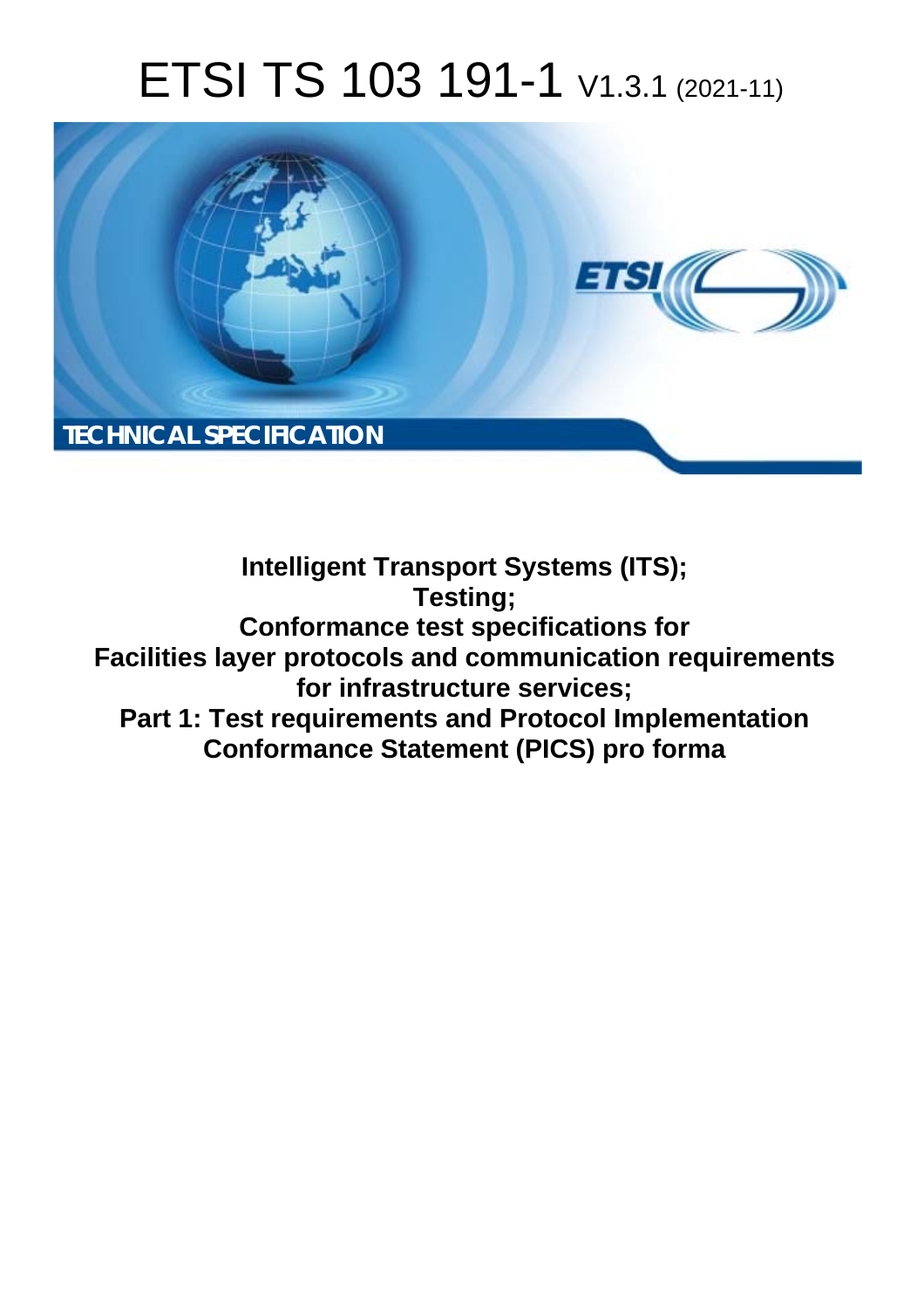Reference RTS/ITS-001943

Keywords

ITS, PICS, testing

#### *ETSI*

650 Route des Lucioles F-06921 Sophia Antipolis Cedex - FRANCE

Tel.: +33 4 92 94 42 00 Fax: +33 4 93 65 47 16

Siret N° 348 623 562 00017 - APE 7112B Association à but non lucratif enregistrée à la Sous-Préfecture de Grasse (06) N° w061004871

#### *Important notice*

The present document can be downloaded from: <http://www.etsi.org/standards-search>

The present document may be made available in electronic versions and/or in print. The content of any electronic and/or print versions of the present document shall not be modified without the prior written authorization of ETSI. In case of any existing or perceived difference in contents between such versions and/or in print, the prevailing version of an ETSI deliverable is the one made publicly available in PDF format at [www.etsi.org/deliver](http://www.etsi.org/deliver).

Users of the present document should be aware that the document may be subject to revision or change of status. Information on the current status of this and other ETSI documents is available at <https://portal.etsi.org/TB/ETSIDeliverableStatus.aspx>

If you find errors in the present document, please send your comment to one of the following services: <https://portal.etsi.org/People/CommiteeSupportStaff.aspx>

#### *Notice of disclaimer & limitation of liability*

The information provided in the present deliverable is directed solely to professionals who have the appropriate degree of experience to understand and interpret its content in accordance with generally accepted engineering or other professional standard and applicable regulations.

No recommendation as to products and services or vendors is made or should be implied.

No representation or warranty is made that this deliverable is technically accurate or sufficient or conforms to any law and/or governmental rule and/or regulation and further, no representation or warranty is made of merchantability or fitness for any particular purpose or against infringement of intellectual property rights.

In no event shall ETSI be held liable for loss of profits or any other incidental or consequential damages.

Any software contained in this deliverable is provided "AS IS" with no warranties, express or implied, including but not limited to, the warranties of merchantability, fitness for a particular purpose and non-infringement of intellectual property rights and ETSI shall not be held liable in any event for any damages whatsoever (including, without limitation, damages for loss of profits, business interruption, loss of information, or any other pecuniary loss) arising out of or related to the use of or inability to use the software.

#### *Copyright Notification*

No part may be reproduced or utilized in any form or by any means, electronic or mechanical, including photocopying and microfilm except as authorized by written permission of ETSI. The content of the PDF version shall not be modified without the written authorization of ETSI.

The copyright and the foregoing restriction extend to reproduction in all media.

© ETSI 2021. All rights reserved.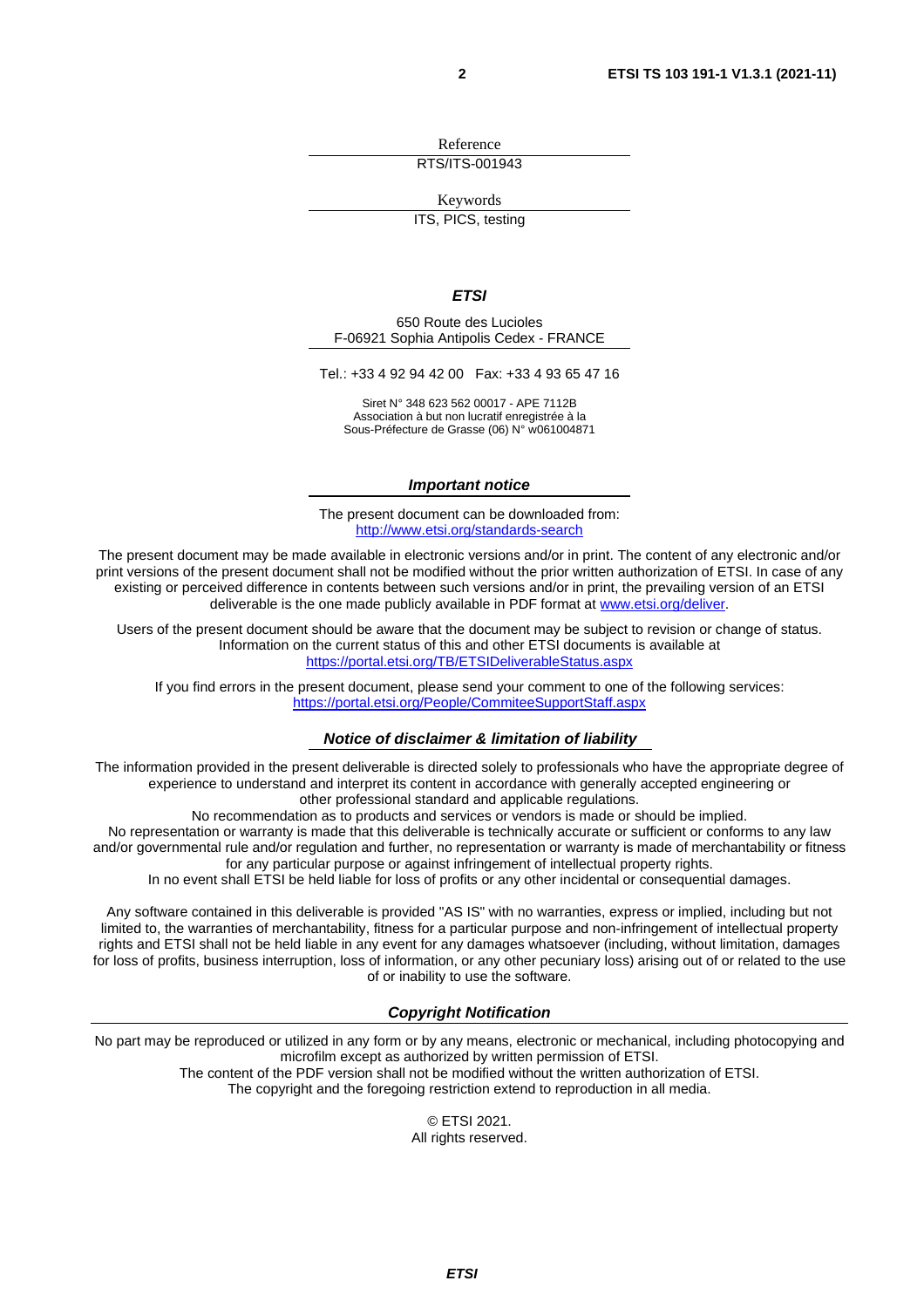# Contents

| 1                                                                                                    |                                                                             |  |
|------------------------------------------------------------------------------------------------------|-----------------------------------------------------------------------------|--|
| 2<br>2.1<br>2.2                                                                                      |                                                                             |  |
| 3<br>3.1<br>3.2<br>3.3                                                                               |                                                                             |  |
| 4                                                                                                    |                                                                             |  |
|                                                                                                      | MAPEM-SPATEM, IVIM SREM-SSEM and RTCMEM PICS<br><b>Annex A (normative):</b> |  |
| A.1                                                                                                  |                                                                             |  |
| A.2<br>A.2.1<br>A.2.2<br>A.2.3<br>A.3<br>A.3.1<br>A.3.2<br>A.3.3<br>A.3.4<br>A.3.5<br>A.3.6<br>A.3.7 |                                                                             |  |
| A.4                                                                                                  |                                                                             |  |
| A.5                                                                                                  |                                                                             |  |
| A.6<br>A.6.1<br>A.6.2<br>A.6.3<br>A.6.4<br>A.6.5                                                     |                                                                             |  |
|                                                                                                      |                                                                             |  |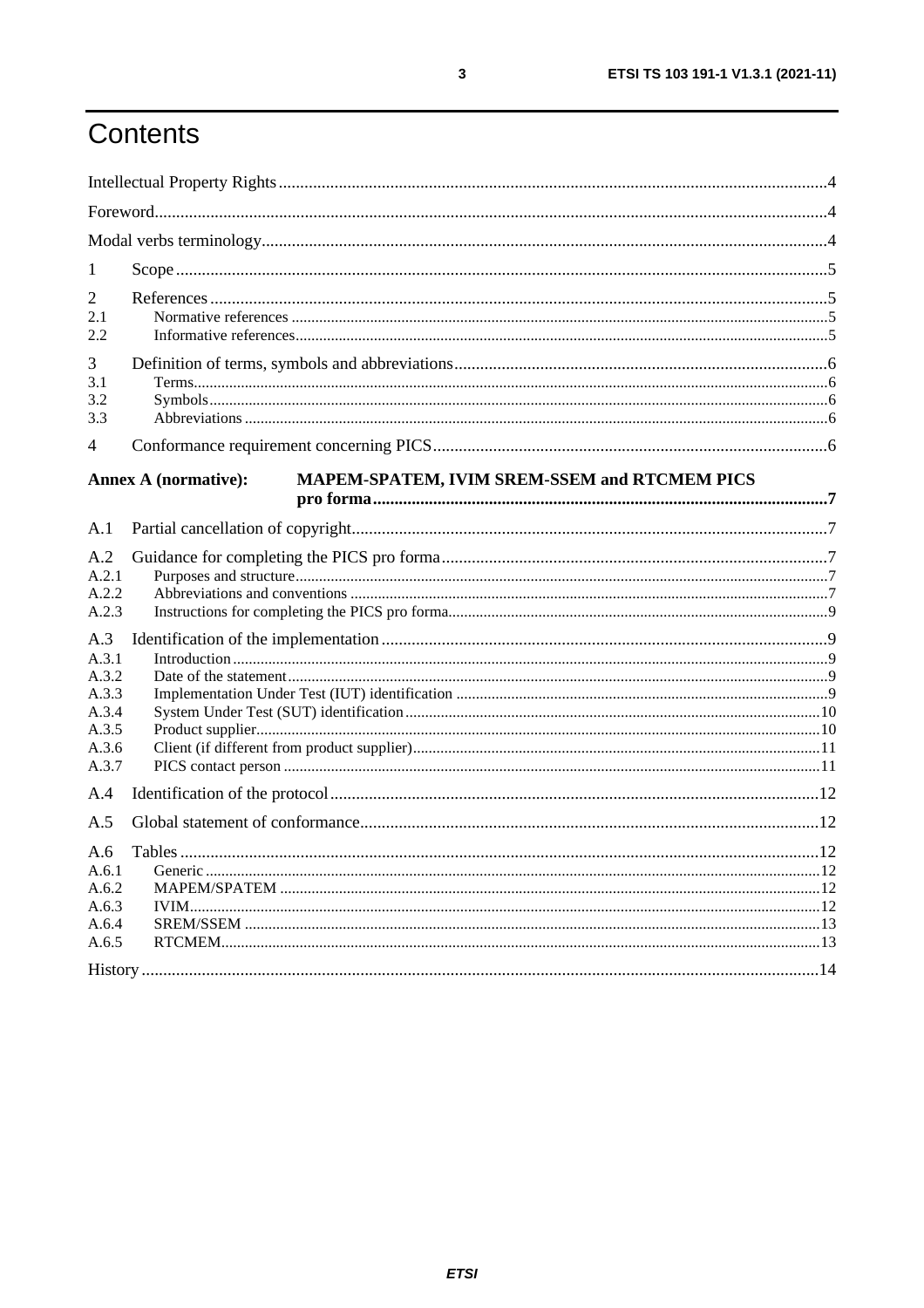# <span id="page-3-0"></span>Intellectual Property Rights

#### Essential patents

IPRs essential or potentially essential to normative deliverables may have been declared to ETSI. The declarations pertaining to these essential IPRs, if any, are publicly available for **ETSI members and non-members**, and can be found in ETSI SR 000 314: *"Intellectual Property Rights (IPRs); Essential, or potentially Essential, IPRs notified to ETSI in respect of ETSI standards"*, which is available from the ETSI Secretariat. Latest updates are available on the ETSI Web server ([https://ipr.etsi.org/\)](https://ipr.etsi.org/).

Pursuant to the ETSI Directives including the ETSI IPR Policy, no investigation regarding the essentiality of IPRs, including IPR searches, has been carried out by ETSI. No guarantee can be given as to the existence of other IPRs not referenced in ETSI SR 000 314 (or the updates on the ETSI Web server) which are, or may be, or may become, essential to the present document.

#### **Trademarks**

The present document may include trademarks and/or tradenames which are asserted and/or registered by their owners. ETSI claims no ownership of these except for any which are indicated as being the property of ETSI, and conveys no right to use or reproduce any trademark and/or tradename. Mention of those trademarks in the present document does not constitute an endorsement by ETSI of products, services or organizations associated with those trademarks.

**DECT™**, **PLUGTESTS™**, **UMTS™** and the ETSI logo are trademarks of ETSI registered for the benefit of its Members. **3GPP™** and **LTE™** are trademarks of ETSI registered for the benefit of its Members and of the 3GPP Organizational Partners. **oneM2M™** logo is a trademark of ETSI registered for the benefit of its Members and of the oneM2M Partners. **GSM**® and the GSM logo are trademarks registered and owned by the GSM Association.

### Foreword

This Technical Specification (TS) has been produced by ETSI Technical Committee Intelligent Transport Systems (ITS).

The present document is part 1 of a multi-part deliverable covering Conformance test specifications for Facilities layer protocols and communication requirements for infrastructure services, as identified below:

**Part 1: "Test requirements and Protocol Implementation Conformance Statement (PICS) pro forma";** 

- Part 2: "Test Suite Structure and Test Purposes (TSS & TP)";
- Part 3: "Abstract Test Suite (ATS) and Protocol Implementation eXtra Information for Testing (PIXIT)".

# Modal verbs terminology

In the present document "**shall**", "**shall not**", "**should**", "**should not**", "**may**", "**need not**", "**will**", "**will not**", "**can**" and "**cannot**" are to be interpreted as described in clause 3.2 of the [ETSI Drafting Rules](https://portal.etsi.org/Services/editHelp!/Howtostart/ETSIDraftingRules.aspx) (Verbal forms for the expression of provisions).

"**must**" and "**must not**" are **NOT** allowed in ETSI deliverables except when used in direct citation.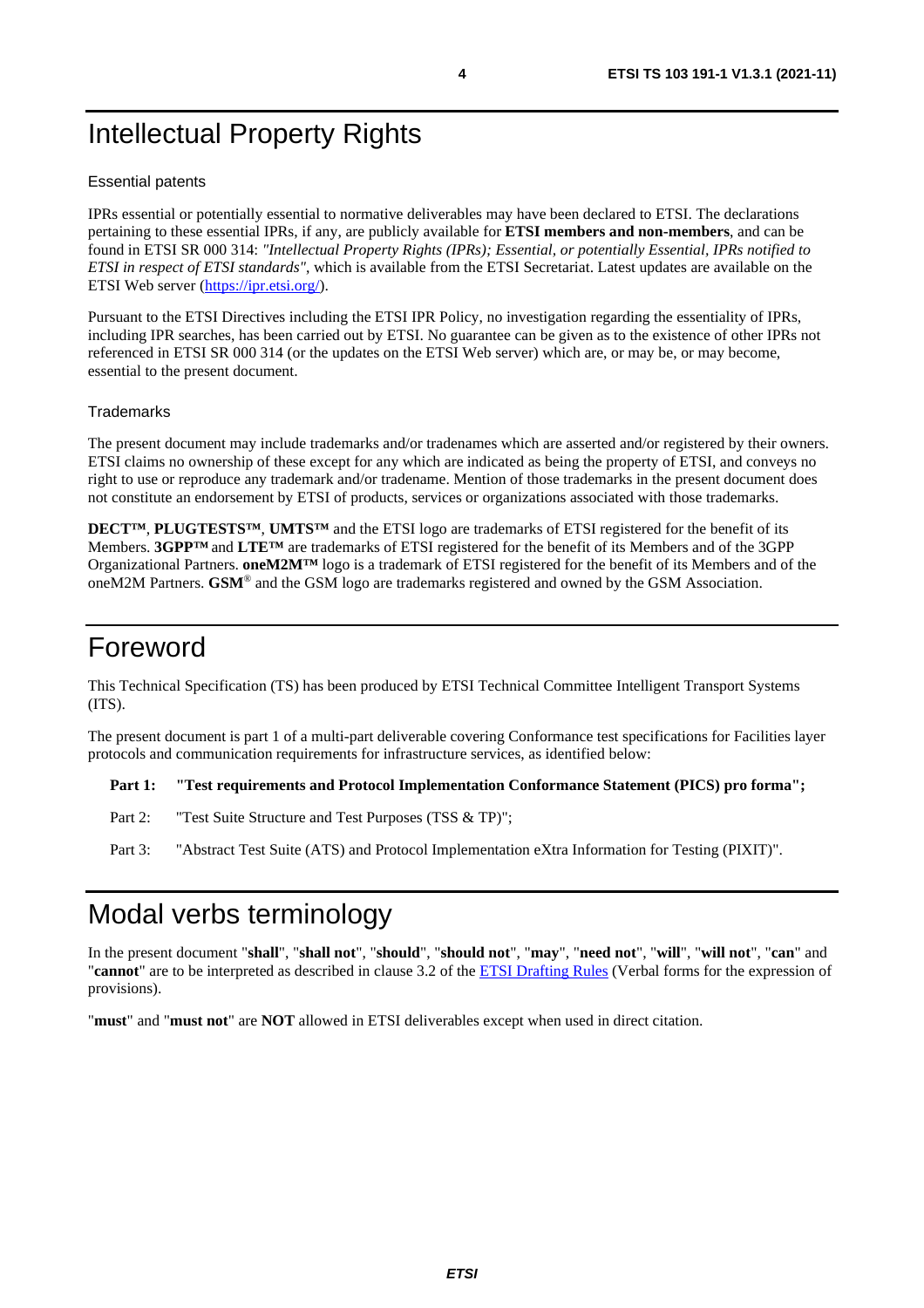### <span id="page-4-0"></span>1 Scope

The present document provides the Protocol Implementation Conformance Statement (PICS) pro forma for Conformance test specification for MAPEM-SPATEM, IVIM and SREM-SSEM as defined in SAE J2735 [i.3] and ETSI TS 103 301 [1] in compliance with the relevant requirements and in accordance with the relevant guidance given in ISO/IEC 9646-7 [i.2].

# 2 References

### 2.1 Normative references

References are either specific (identified by date of publication and/or edition number or version number) or non-specific. For specific references, only the cited version applies. For non-specific references, the latest version of the referenced document (including any amendments) applies.

Referenced documents which are not found to be publicly available in the expected location might be found at <https://docbox.etsi.org/Reference>.

NOTE: While any hyperlinks included in this clause were valid at the time of publication, ETSI cannot guarantee their long term validity.

The following referenced documents are necessary for the application of the present document.

[1] ETSI TS 103 301 (V1.3.1) (02-2020): "Intelligent Transport Systems (ITS); Vehicular Communications; Basic Set of Applications; Facilities layer protocols and communication requirements for infrastructure services".

### 2.2 Informative references

Dictionary™".

References are either specific (identified by date of publication and/or edition number or version number) or non-specific. For specific references, only the cited version applies. For non-specific references, the latest version of the referenced document (including any amendments) applies.

NOTE: While any hyperlinks included in this clause were valid at the time of publication, ETSI cannot guarantee their long term validity.

The following referenced documents are not necessary for the application of the present document but they assist the user with regard to a particular subject area.

| [i.1] | ISO/IEC 9646-1 (1994): "Information technology -- Open Systems Interconnection --<br>Conformance testing methodology and framework -- Part 1: General concepts".                         |
|-------|------------------------------------------------------------------------------------------------------------------------------------------------------------------------------------------|
| [i.2] | ISO/IEC 9646-7 (1995): "Information technology -- Open Systems Interconnection --<br>Conformance testing methodology and framework -- Part 7: Implementation Conformance<br>Statements". |
| [i.3] | SAE J2735 (03-2016): "Dedicated Short Range Communications (DSRC) Message Set                                                                                                            |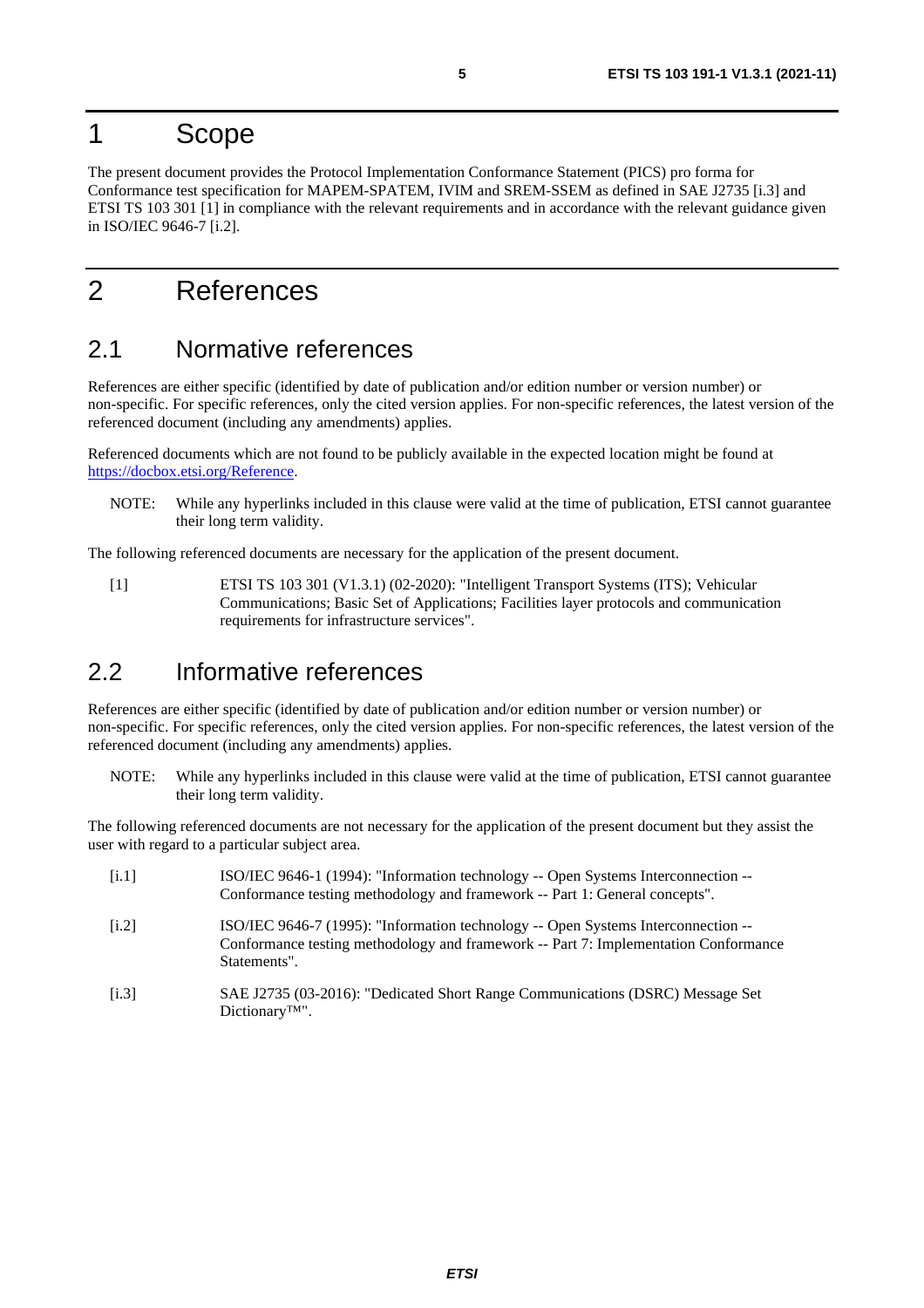# <span id="page-5-0"></span>3 Definition of terms, symbols and abbreviations

### 3.1 Terms

For the purposes of the present document, the terms given in ETSI TS 103 301 [[1\]](#page-4-0), ISO/IEC 9646-1 [[i.1\]](#page-4-0) and ISO/IEC 9646-7 [\[i.2](#page-4-0)] apply.

### 3.2 Symbols

Void.

### 3.3 Abbreviations

For the purposes of the present document, the following abbreviations apply:

| <b>ATS</b>    | <b>Abstract Test Suite</b>                           |
|---------------|------------------------------------------------------|
| <b>ISO</b>    | International Organization for Standardization       |
| <b>ITS</b>    | <b>Intelligent Transport Systems</b>                 |
| ITS-S         | <b>Intelligent Transport Systems-Station</b>         |
| <b>IUT</b>    | <b>Implementation Under Test</b>                     |
| <b>IVI</b>    | Infrastructure to Vehicle Information                |
| <b>IVIM</b>   | <b>IVI-message</b>                                   |
| <b>MAPEM</b>  | MapData Messages                                     |
| PDU           | Protocol Data Unit                                   |
| <b>PICS</b>   | <b>Protocol Implementation Conformance Statement</b> |
| <b>RTCM</b>   | Radio Technical Commission for Maritime services     |
| <b>RTCMEM</b> | <b>RTCM</b> Message                                  |
| <b>SAE</b>    | Society of Automotive Engineers                      |
| <b>SPATEM</b> | Signal Phase And Timing Message                      |
| <b>SREM</b>   | <b>Signal Request Message</b>                        |
| <b>SSEM</b>   | Signal Response Message                              |
| SUT           | <b>System Under Test</b>                             |
| TP            | <b>Test Purpose</b>                                  |
| TS            | <b>Technical Specification</b>                       |
| <b>TSS</b>    | <b>Test Suite Structure</b>                          |
|               |                                                      |

# 4 Conformance requirement concerning PICS

The PICS pro forma to be filled in by a supplier shall be as shown in annex A.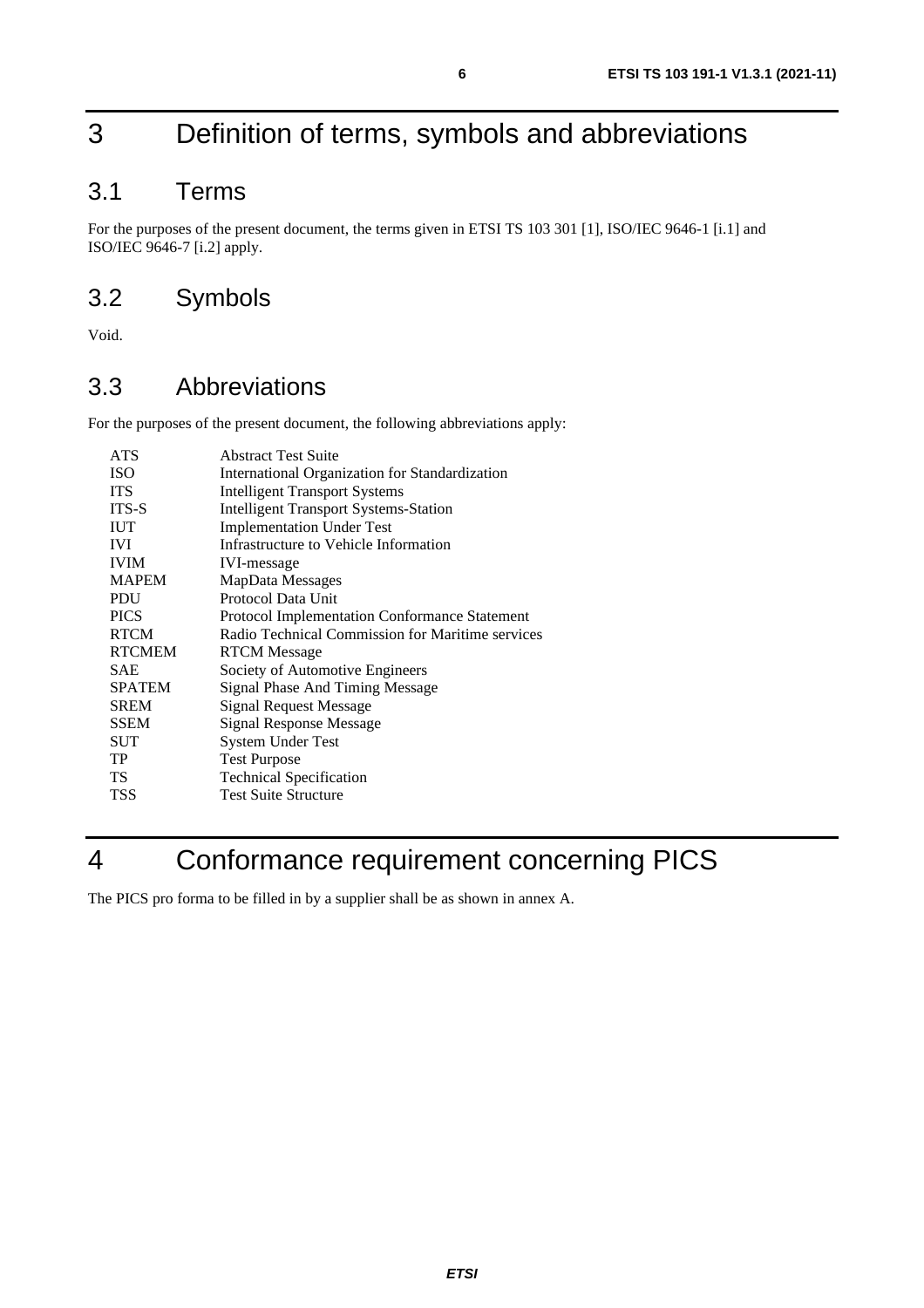# <span id="page-6-0"></span>Annex A (normative): MAPEM-SPATEM, IVIM SREM-SSEM and RTCMEM PICS pro forma

# A.1 Partial cancellation of copyright

Notwithstanding the provisions of the copyright clause related to the text of the present document, ETSI grants that users of the present document may freely reproduce the MAPEM-SPATEM, IVIM, SREM-SSEM and RTCMEM PICS pro forma in this annex so that it can be used for its intended purposes and may further publish the completed MAPEM-SPATEM, IVIM, SREM-SSEM and RTCMEM PICS.

# A.2 Guidance for completing the PICS pro forma

### A.2.1 Purposes and structure

The purpose of this PICS pro forma is to provide a mechanism whereby a supplier of an implementation of the requirements defined in ETSI TS 103 301 [\[1](#page-4-0)] may provide information about the implementation in a standardized manner.

The PICS pro forma is subdivided into clauses for the following categories of information:

- guidance for completing the PICS pro forma;
- identification of the implementation;
- identification of the ETSI TS [1](#page-4-0)03 301 [1];
- global statement of conformance;
- PICS pro forma tables.

### A.2.2 Abbreviations and conventions

The PICS pro forma contained in this annex is comprised of information in tabular form in accordance with the guidelines presented in ISO/IEC 9646-7 [[i.2](#page-4-0)].

The item column contains a number which identifies the item in the table.

#### Item description column

The item description column describes in free text each respective item (e.g. parameters, timers, etc.). It implicitly means "is <item description> supported by the implementation?".

#### Status column

The following notations, defined in ISO/IEC 9646-7 [\[i.2](#page-4-0)], are used for the status column:

| m        | mandatory - the capability is required to be supported.                                         |
|----------|-------------------------------------------------------------------------------------------------|
| $\Omega$ | optional - the capability may be supported or not.                                              |
| n/a      | not applicable - in the given context, it is impossible to use the capability.                  |
| X        | prohibited (excluded) - there is a requirement not to use this capability in the given context. |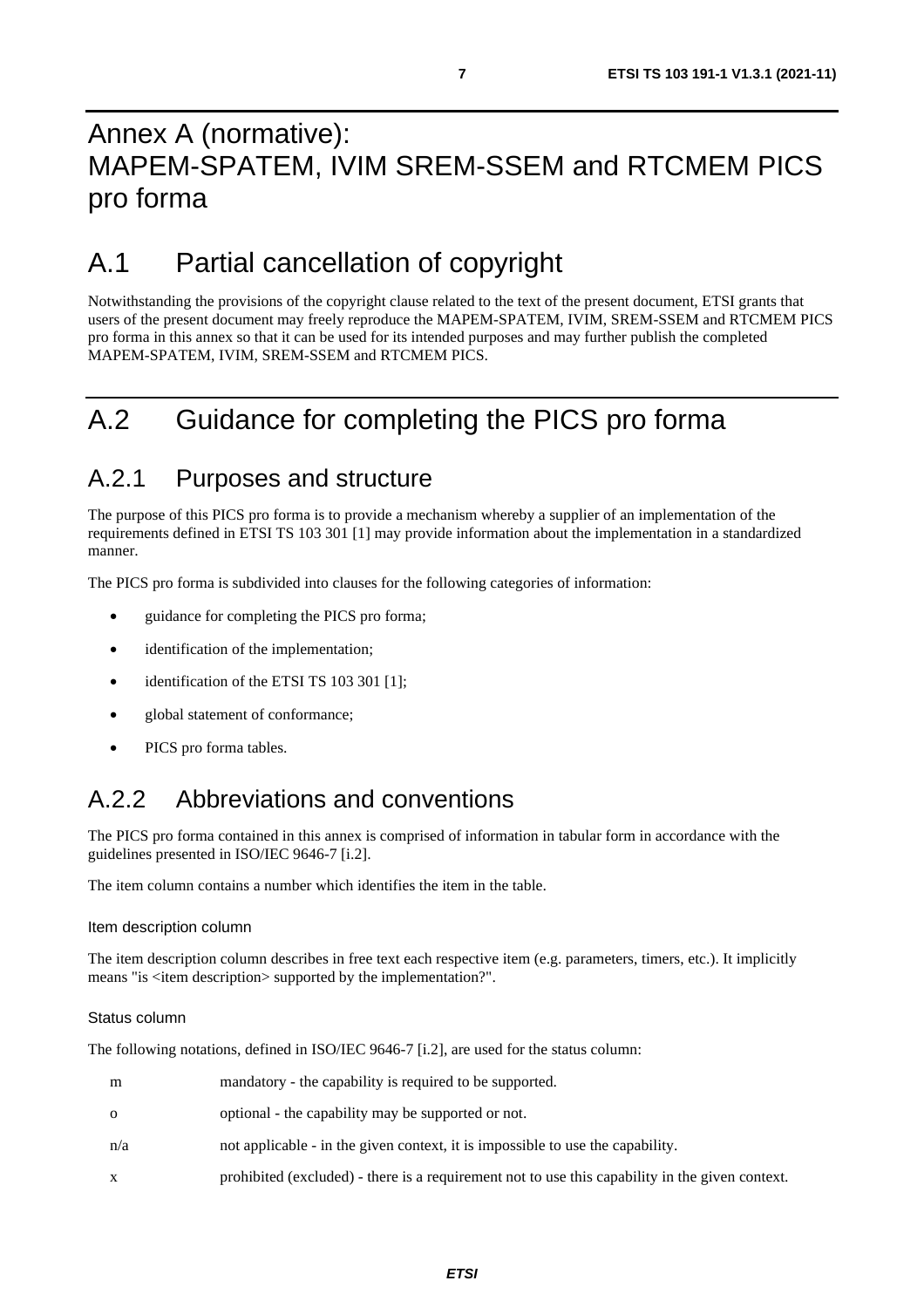| $0.\dot{1}$  | qualified optional - for mutually exclusive or selectable options from a set. "i" is an integer which<br>identifies an unique group of related optional items and the logic of their selection which is<br>defined immediately following the table.                       |
|--------------|---------------------------------------------------------------------------------------------------------------------------------------------------------------------------------------------------------------------------------------------------------------------------|
| c.i          | conditional - the requirement on the capability ("m", "o", "x" or " $n/a$ ") depends on the support of<br>other optional or conditional items. "i" is an integer identifying an unique conditional status<br>expression which is defined immediately following the table. |
| $\mathbf{i}$ | irrelevant (out-of-scope) - capability outside the scope of the reference specification. No answer is<br>requested from the supplier.                                                                                                                                     |

NOTE 1: This use of "i" status is not to be confused with the suffix "i" to the "o" and "c" statuses above.

#### Reference column

The reference column makes reference to ETSI TS 103 301 [\[1\]](#page-4-0), except where explicitly stated otherwise.

#### Support column

The support column shall be filled in by the supplier of the implementation. The following common notations, defined in ISO/IEC 9646-7 [\[i.2\]](#page-4-0), are used for the support column:

| Y or y           | supported by the implementation.                                                                                 |
|------------------|------------------------------------------------------------------------------------------------------------------|
| N or n           | not supported by the implementation.                                                                             |
| $N/A$ , n/a or - | no answer required (allowed only if the status is n/a, directly or after evaluation of a conditional<br>status). |

NOTE 2: As stated in ISO/IEC 9646-7 [[i.2](#page-4-0)] support for a received PDU requires the ability to parse all valid parameters of that PDU. Supporting a PDU while having no ability to parse a valid parameter is non-conformant. Support for a parameter on a PDU means that the semantics of that parameter are supported.

#### Values allowed column

The values allowed column contains the type, the list, the range, or the length of values allowed. The following notations are used:

range of values:  $\langle \text{min value} \rangle$ ...  $\langle \text{max value} \rangle$ 

EXAMPLE 1: 5 .. 20

list of values: <value1>, <value2>, ..., <valueN>

EXAMPLE 2: 2, 4, 6, 8, 9

EXAMPLE 3: '1101'B, '1011'B, '1111'B

EXAMPLE 4: '0A'H, '34'H, '2F'H

list of named values: <name1>(<val1>), <name2>(<val2>), ..., <nameN>(<valN>)

EXAMPLE 5: reject(1),  $accept(2)$ 

length: size (<min size > .. <max size >)

```
EXAMPLE 6: size(1..8)
```
#### Values supported column

The values supported column shall be filled in by the supplier of the implementation. In this column, the values or the ranges of values supported by the implementation shall be indicated.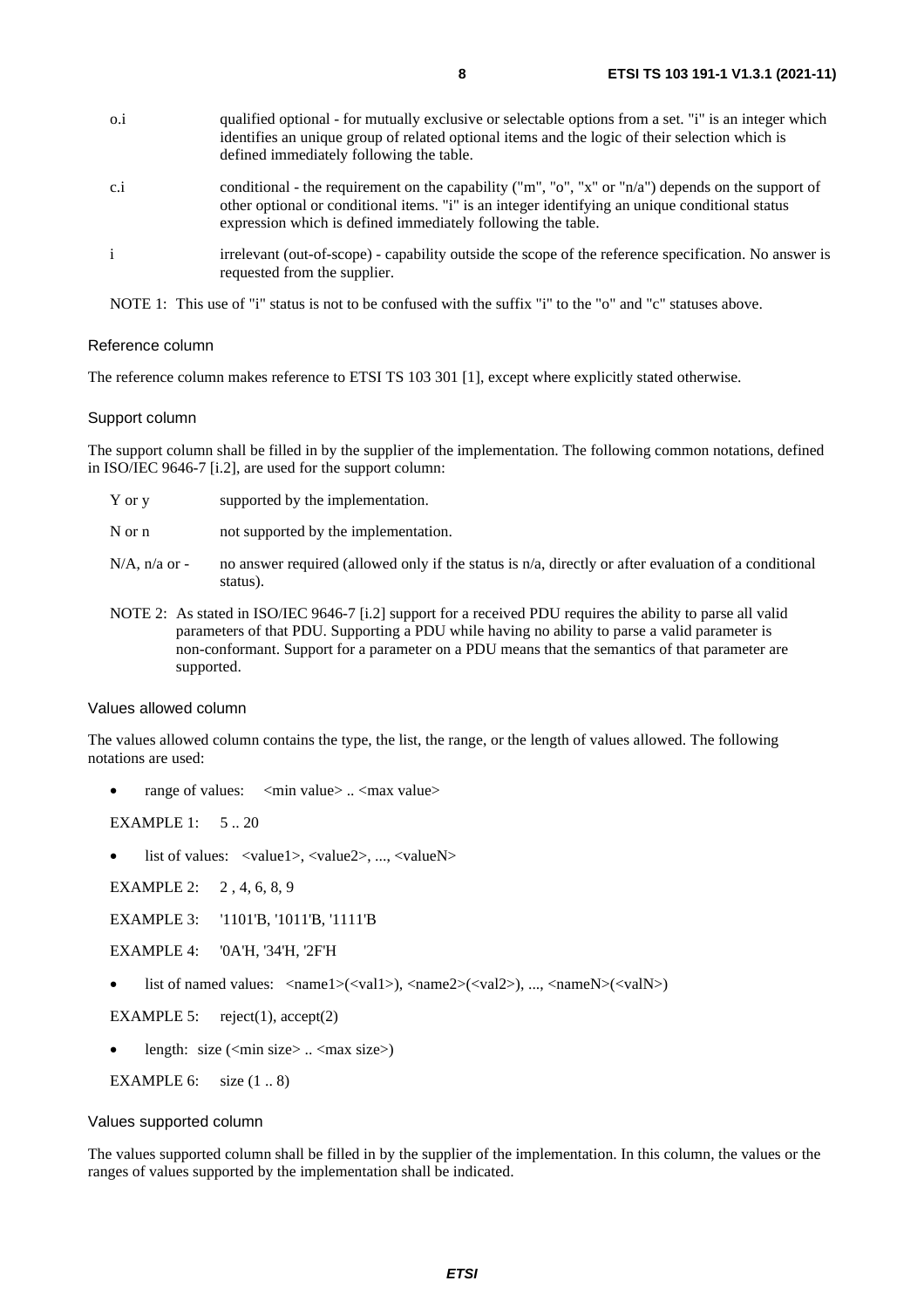#### <span id="page-8-0"></span>References to items

For each possible item answer (answer in the support column) within the PICS pro forma a unique reference exists, used, for example, in the conditional expressions. It is defined as the table identifier, followed by a solidus character "/", followed by the item number in the table. If there is more than one support column in a table, the columns are discriminated by letters (a, b, etc.), respectively.

- EXAMPLE 7: A.5/4 is the reference to the answer of item 4 in table 5 of annex A.
- EXAMPLE 8: A.6/3b is the reference to the second answer (i.e. in the second support column) of item 3 in table 6 of annex A.

Prerequisite line

A prerequisite line takes the form: Prerequisite: <predicate>.

A prerequisite line after a clause or table title indicates that the whole clause or the whole table is not required to be completed if the predicate is FALSE.

# A.2.3 Instructions for completing the PICS pro forma

The supplier of the implementation shall complete the PICS pro forma in each of the spaces provided. In particular, an explicit answer shall be entered, in each of the support or supported column boxes provided.

If necessary, the supplier may provide additional comments in space at the bottom of the tables or separately.

More detailed instructions are given at the beginning of the different clauses of the PICS pro forma.

# A.3 Identification of the implementation

### A.3.1 Introduction

Identification of the Implementation Under Test (IUT) and the system in which it resides (the System Under Test (SUT)) shall be filled in so as to provide as much detail as possible regarding version numbers and configuration options.

The product supplier information and client information shall both be filled in if they are different.

A person who can answer queries regarding information supplied in the PICS shall be named as the contact person.

### A.3.2 Date of the statement

#### .........................................................................................................................................................................................

### A.3.3 Implementation Under Test (IUT) identification

IUT name:

 ......................................................................................................................................................................................... ......................................................................................................................................................................................... IUT version:

.........................................................................................................................................................................................

*ETSI*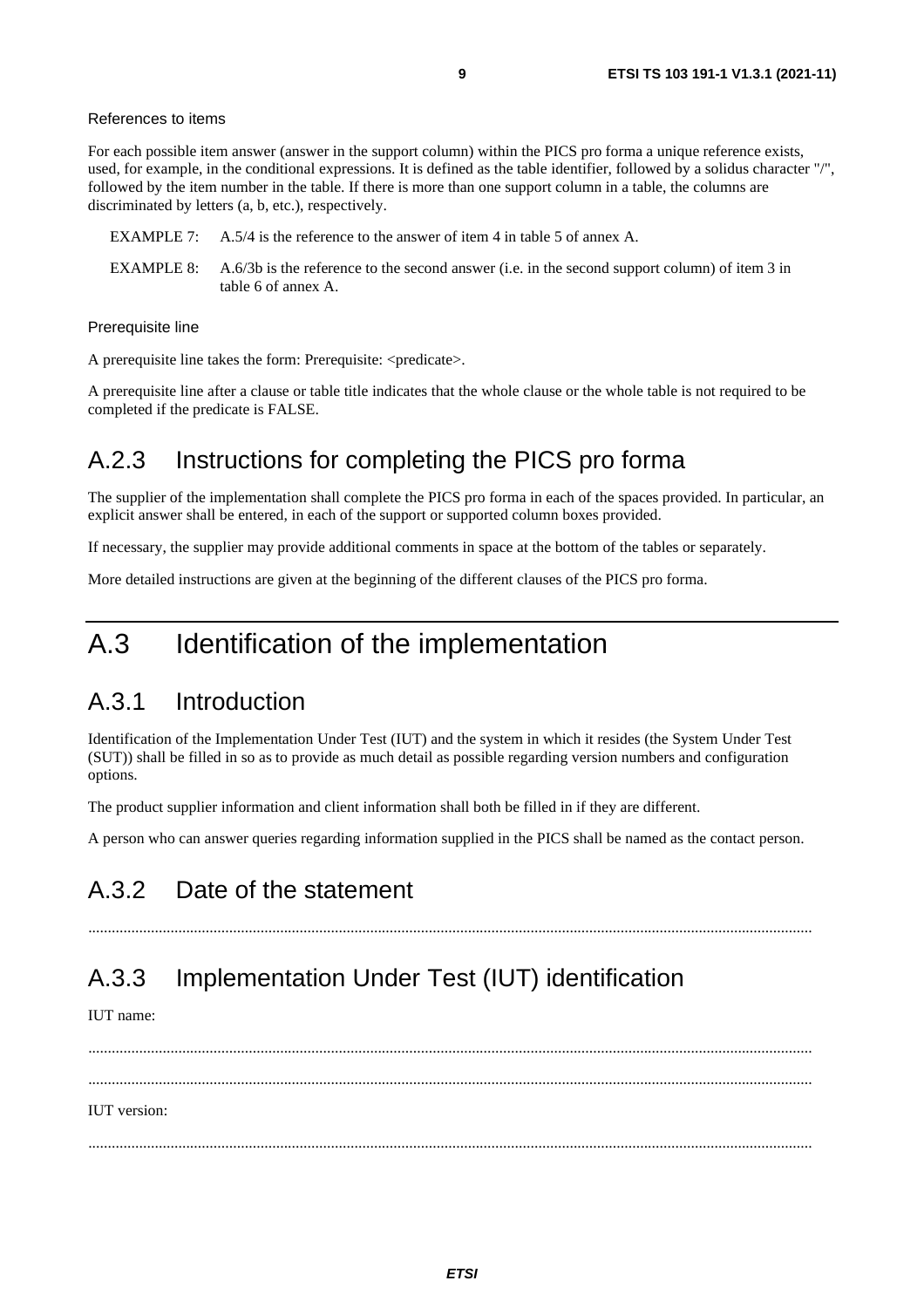#### <span id="page-9-0"></span>System Under Test (SUT) identification A.3.4

SUT name:

#### Hardware configuration:

Operating system:

#### **Product supplier** A.3.5

| Name:                   |
|-------------------------|
| Address:                |
|                         |
|                         |
| Telephone number:       |
| Facsimile number:       |
| E-mail address:         |
| Additional information: |
|                         |
|                         |
|                         |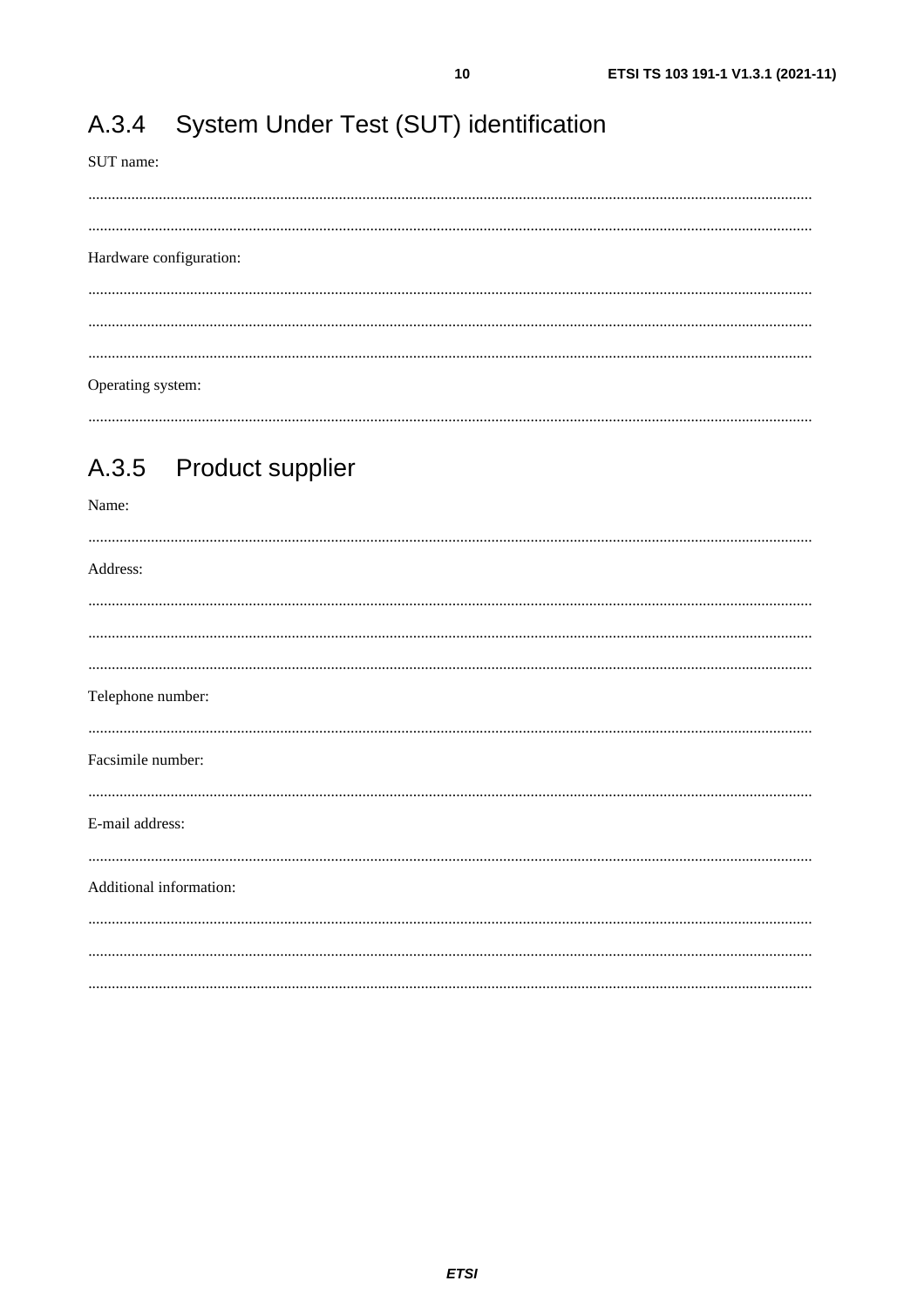| Name:                                                                                                                   |
|-------------------------------------------------------------------------------------------------------------------------|
| Address:                                                                                                                |
|                                                                                                                         |
|                                                                                                                         |
| Telephone number:                                                                                                       |
| Facsimile number:                                                                                                       |
| E-mail address:                                                                                                         |
| Additional information:                                                                                                 |
| A.3.7 PICS contact person<br>(A person to contact if there are any queries concerning the content of the PICS)<br>Name: |
| Telephone number:                                                                                                       |
| Facsimile number:                                                                                                       |
| E-mail address:                                                                                                         |
| Additional information:                                                                                                 |
|                                                                                                                         |

#### <span id="page-10-0"></span>Client (if different from product supplier)  $A.3.6$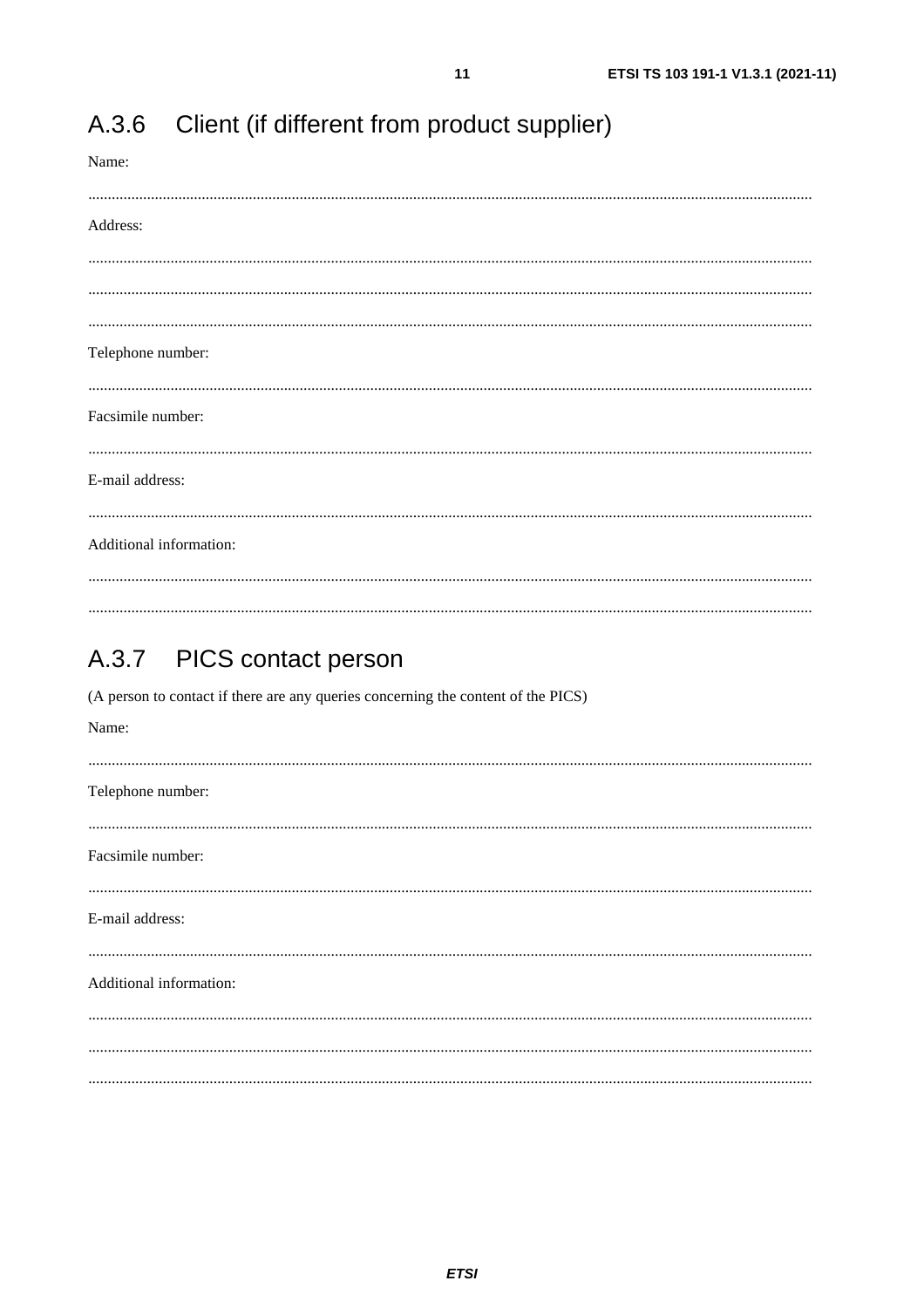# <span id="page-11-0"></span>A.4 Identification of the protocol

This PICS pro forma applies to the following standard: ETSI TS 103 301 [\[1](#page-4-0)].

# A.5 Global statement of conformance

Are all mandatory capabilities implemented? (Yes/No) ............................

NOTE: Answering "No" to this question indicates non-conformance to the MAPE-SPATE, IVI,SRE-SSE and RTCM standard specification. Non-supported mandatory capabilities are to be identified in the PICS, with an explanation of why the implementation is non-conforming, on pages attached to the PICS pro forma.

# A.6 Tables

### A.6.1 Generic

Unless stated otherwise, the column references of all tables below indicate the clause/table numbers of ETSI TS 103 301 [\[1](#page-4-0)].

#### **Table A.1: ITS Security mode**

| Item | Tvpe                               | Reference                           | <b>Status</b> | <b>Support</b> |
|------|------------------------------------|-------------------------------------|---------------|----------------|
|      | <b>ITS-S security mode enabled</b> | 14.5.1.11                           |               |                |
|      | Short range communication profile  | $\vert$ 5.4.3.2, 6.4.3.2, $\vert$ o |               |                |
|      |                                    | 17.4.3.1, 8.4.3.2,                  |               |                |
|      |                                    | 9.4.3.2                             |               |                |

### A.6.2 MAPEM/SPATEM

#### **Table A.2: Functions**

| Item | $r_{\rm VDE}$            | Reference | <b>Status</b> | <b>Support</b> |
|------|--------------------------|-----------|---------------|----------------|
|      | <b>MAPEM</b> generation  | 6.4.2     | ım            |                |
|      | MAPEM reception          | 6.4.2     | ım            |                |
|      | <b>SPATEM</b> generation | 5.4.2     | lm            |                |
|      | <b>ISPATEM</b> reception | 5.4.2     | Im            |                |

### A.6.3 IVIM

#### **Table A.3: Functions**

| <b>Item</b> | ™уре                     | <b>Reference</b> | <b>Status</b> | <b>Support</b> |
|-------------|--------------------------|------------------|---------------|----------------|
|             | IVIM generation          | 7.4.2            | m             |                |
|             | <b>IVIM</b> update       | 7.4.2            | m             |                |
|             | <b>IVIM</b> cancellation | 7.4.2            | m             |                |
|             | <b>IVIM</b> negation     | 7.4.2            | m             |                |
| ıэ          | <b>IVIM</b> reception    | 7.4.2            | m             |                |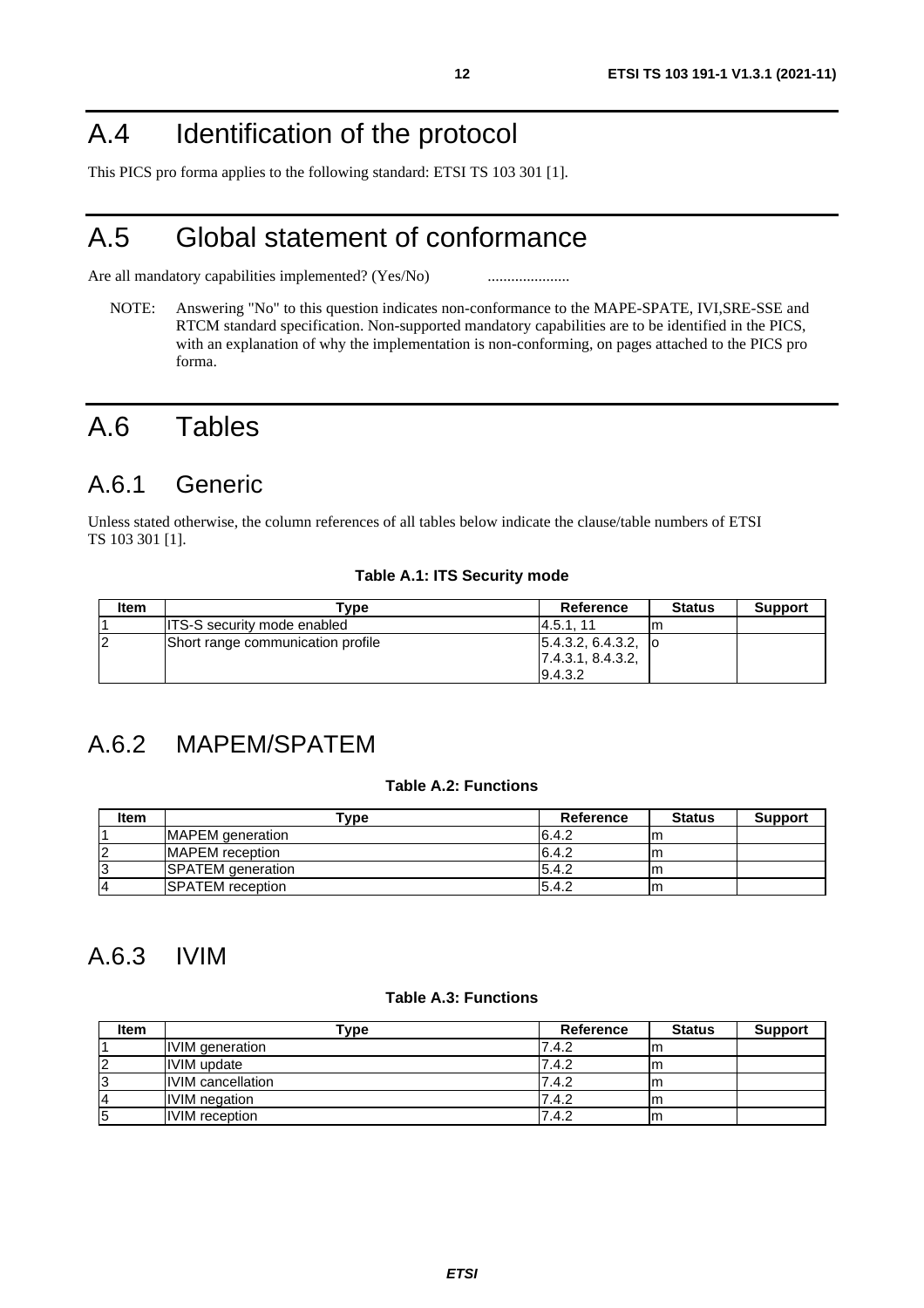<span id="page-12-0"></span>

| Item | Name of field                                                   | Reference | Default value   | <b>Status</b> | <b>Support</b> |
|------|-----------------------------------------------------------------|-----------|-----------------|---------------|----------------|
|      | Maximum time interval between IVIM<br><b>deneration</b>         | Table 16  | 10 <sub>s</sub> | In.           |                |
|      | <b>IMinimum time interval between IVIM</b><br><b>deneration</b> | Table 16  | 4 s             | ıη            |                |

### **Table A.4: Timing requirements**

# A.6.4 SREM/SSEM

#### **Table A.5: Functions**

| <b>Item</b> | Type                   | <b>Reference</b> | <b>Status</b> | <b>Support</b> |
|-------------|------------------------|------------------|---------------|----------------|
|             | <b>SREM</b> generation | 8.4.2            | m             |                |
|             | <b>ISREM</b> reception | 8.4.2            | m             |                |
|             | <b>SSEM</b> generation | 8.4.2            | m             |                |
|             | <b>ISSEM</b> reception | 8.4.2            | m             |                |

### A.6.5 RTCMEM

#### **Table A.6: Functions**

| Item | $T$ <sub>V</sub> pe          | <b>Reference</b> | <b>Status</b> | Support |
|------|------------------------------|------------------|---------------|---------|
|      | <b>IRTCMEM</b><br>deneration | 9.4.2            | Im            |         |
| . .  | <b>RTCMEM</b><br>reception   | 9.4.2            | Im            |         |